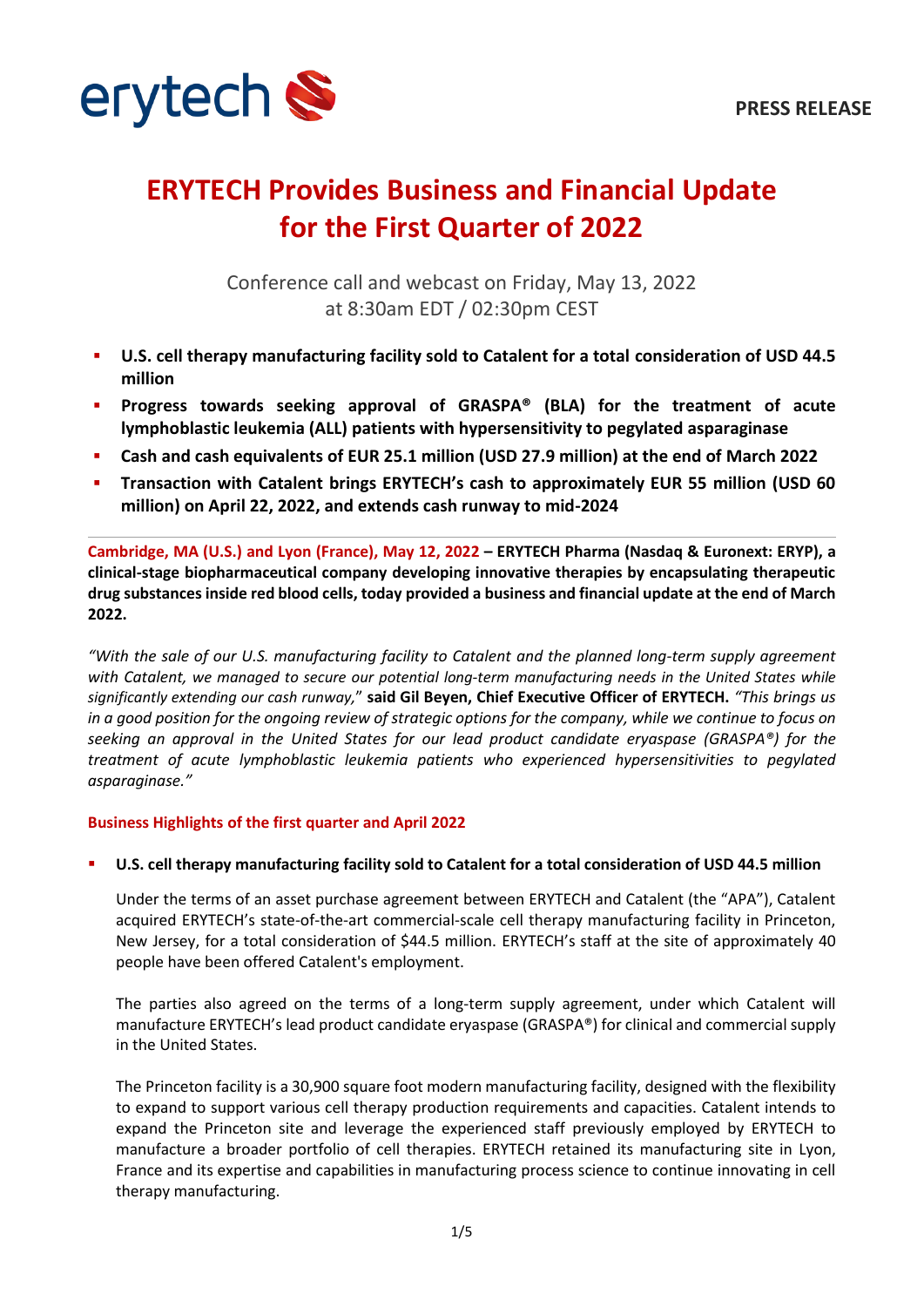# Path to BLA in hypersensitive ALL, based on results of NOPHO-sponsored Phase 2 trial

The NOPHO trial evaluated the safety and pharmacological profile of eryaspase in acute lymphoblastic leukemia (ALL) patients who had previously experienced hypersensitivity reactions to pegylated asparaginase therapy. In December 2020, positive trial results were presented at the 2020 American Society of Hematology annual meeting.

 $\checkmark$  The Company pursues its interactions with the U.S. Food and Drug Administration (FDA) regarding a potential regulatory approval in this indication based on the NOPHO-sponsored trial. A pre-BLA meeting to discuss the submission of a Biologics License Application (BLA) took place in June 2021 after which the Company confirmed its intention to submit a BLA, subject to successful completion of remaining activities.

The BLA application is now almost completed, and the Company is planning for submission once the FDA has finalized its review of the remaining information requests.

# ▪ **rESPECT, Phase 1 investigator-sponsored trial (IST) in first-line pancreatic cancer**

rESPECT is a Phase 1 trial, sponsored by the Georgetown Lombardi Comprehensive Cancer Center, evaluating the safety of eryaspase in combination with mFOLFIRINOX as a first-line treatment for locally advanced and metastatic pancreatic cancer in approximately 18 patients.

Interim data, presented at ASCO GI in January 2022, confirmed the acceptable safety profile in the trial and showed encouraging clinical activity. Out of the twelve patients enrolled, ten patients have been evaluated for response. They all achieved disease control; five patients had an objective response and five achieved stable disease.

The trial will continue enrolling up to approximately 18 patients. Reporting of data is expected in the third quarter of 2022.

# ▪ **ERYCEVTM, novel red blood cell vesiculation technology**

ERYTECH presented its red blood cell vesiculation technology at the 24th Meeting of the European Red Cell Society (ERCS) in April 2022.

RBC-derived extracellular vesicles are formed naturally during senescence and storage of mature RBCs and are a potentially attractive drug delivery system. Vesiculation of RBCs that have already been loaded with active therapeutic compounds utilizing the ERYCAPS<sup>®</sup> process, entails the potential of producing cargo-loaded RBC-derived extracellular vesicles for the development of novel therapeutic approaches.

## ▪ **Process to review strategic options and partnering alternatives**

As announced on October 25<sup>th</sup> 2021, the Company has appointed a specialized advisor to evaluate its strategic and partnering options. After the transaction with Catalent, the Company continues to evaluate further strategic options to leverage its ERYCAPS® platform with complementary assets and/or a broader corporate transaction.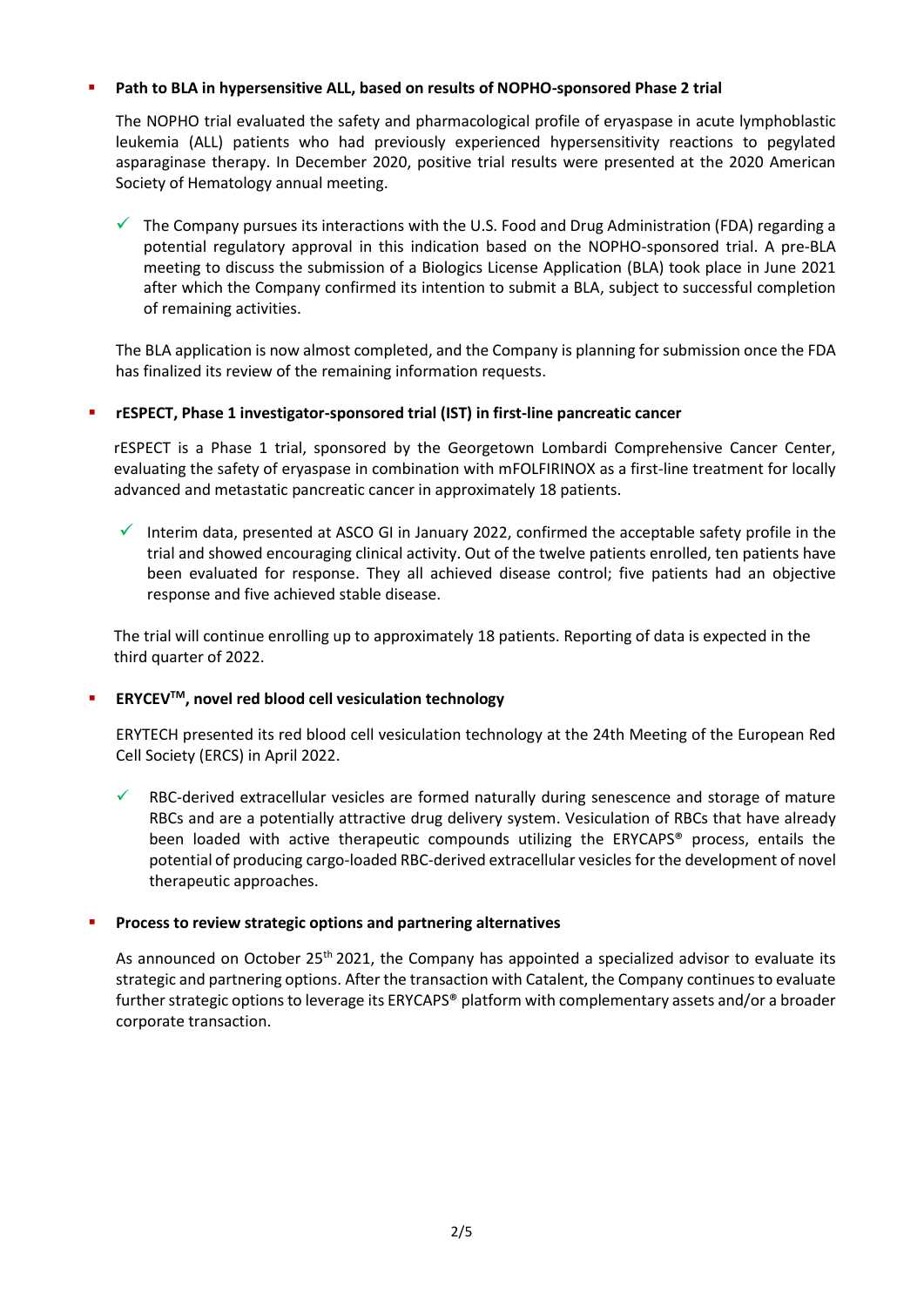## **Q1 2022 Financial Results**

Key financial figures for the first quarter of 2022 compared with the same period of the previous year are summarized below:

| In thousands of euros         | Q1 2022<br>(3 months) | Q1 2021<br>(3 months) |
|-------------------------------|-----------------------|-----------------------|
| Revenues                      |                       |                       |
| Other income                  | 539                   | 1,440                 |
| <b>Operating income</b>       | 539                   | 1,440                 |
| Research and development      | (8, 116)              | (10,512)              |
| General and administrative    | (4,938)               | (4, 173)              |
| <b>Operating expenses</b>     | (13,054)              | (14, 685)             |
| <b>Operating loss</b>         | (12, 515)             | (13, 245)             |
| Financial income              | 841                   | 2,047                 |
| <b>Financial expenses</b>     | (236)                 | (747)                 |
| <b>Financial income (net)</b> | 605                   | 1,300                 |
| Income tax                    |                       |                       |
| <b>Net loss</b>               | (11, 911)             | (11, 945)             |

- Net loss for the first quarter of 2022 was €11.9 million, stable year-over-year, with a €0.7 million improvement (-5.5%) in operating loss and a €0.7 million decline in net financial income. The €0.7 million improvement in operating loss was attributable to the €2.4 million decrease in preclinical and clinical development expenses, offset in part by the €0.9 million decrease in other income from R&D tax credits, both reflecting the decrease in the Company's clinical development activities, while general and administrative expenses increased by €0.8 million, mostly related to legal and due diligence expenses for partnering activities.
- As of March 31, 2022, ERYTECH had cash and cash equivalents totaling €25.1 million (approximately \$27.9 million), compared with €33.7 million as of December 31, 2021. The €8.6 million decrease in cash position during the first three months of 2022 was the result of a €10.7 million net cash utilization in operating activities and investing activities and €1.8 million generated in financing activities, including €2.3 million in pre-payment of a portion of the expected 2021 R&D tax credit, while the variation of the U.S. dollar against the euro led to a €0.3 million positive currency exchange impact.
- The Company has not drawn any new tranche on the convertible note facility (OCABSA) since August 2021 and as of September 2021, there were no outstanding and unconverted notes. The company does not plan to draw any further OCABSA tranche until the expiration of the financing facility in June 2022.
- The Company believes that its current cash position, including the \$44.5 million gross proceeds received upon closing of the transaction with Catalent in April 2022, can fund its current development programs and planned operating expenses to mid-2024.

## **Key News Flow and Milestones Expected Over the Next 12 Months**

- Targeted BLA submission of eryaspase in hypersensitive ALL (Q3 2022)
- Results from the Phase 1 rESPECT trial of eryaspase in combination with mFOLFIRINOX in first-line pancreatic cancer (Q3 2022)
- Data from the randomized Phase 2 TRYbeCA-2 trial of eryaspase in TNBC (Q3 2022)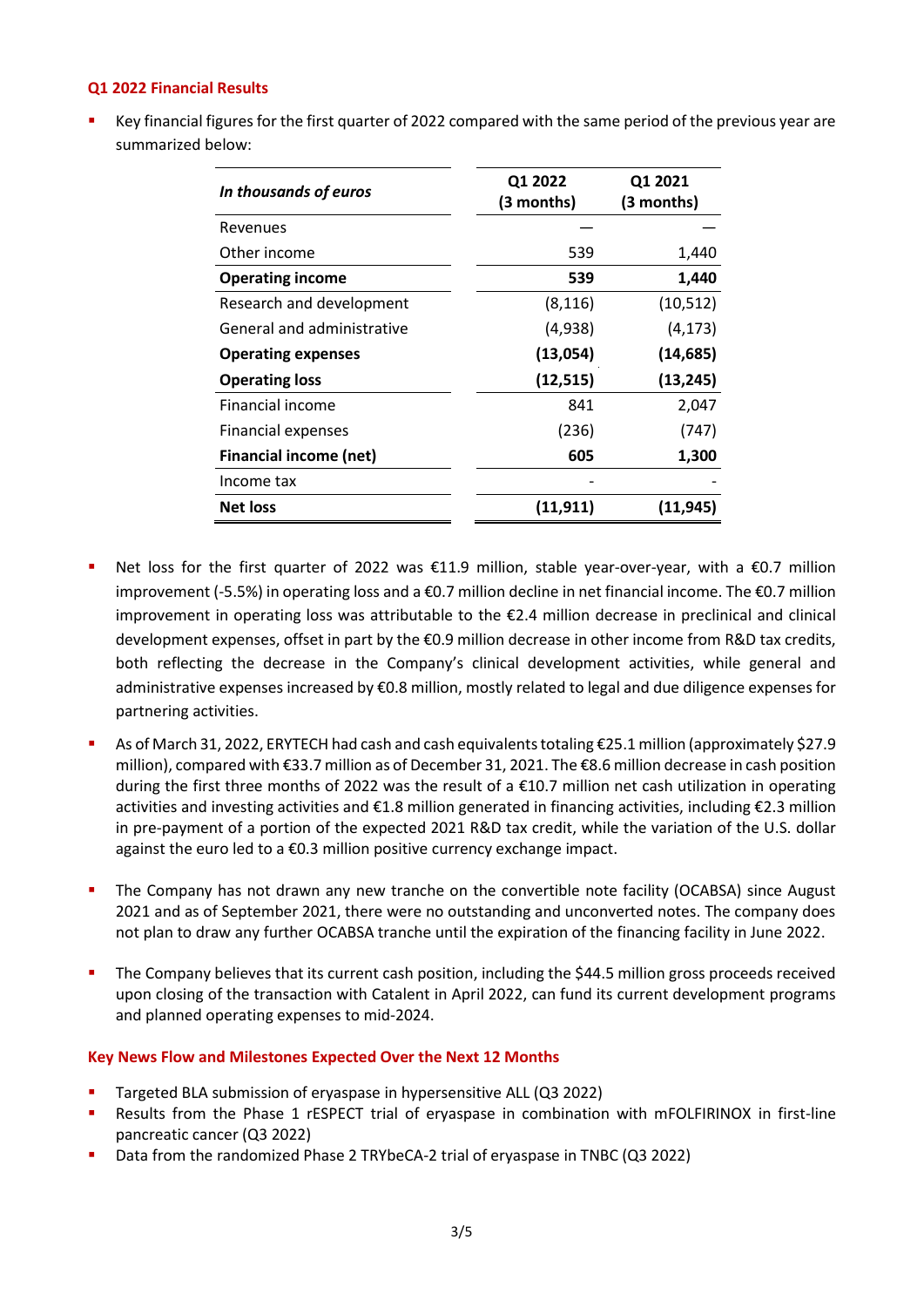#### **First Quarter 2022 Conference Call Details**

ERYTECH management will hold a conference call and webcast **on Friday, May 13, 2022, at 8:30am ET / 2:30 pm CEST** on the business highlights and financial results for the quarter ended March 31, 2022. Gil Beyen, CEO, Eric Soyer, CFO/COO, and Iman El-Hariry, CMO, will deliver a brief presentation, followed by a Q&A session.

The audio call is accessible via the below registering link: <http://www.directeventreg.com/registration/event/9535729> (Conference ID: 9535729)

Once registered, participants will receive a unique access code and the call number details to join the teleconference.

The webcast can be followed live online via the link: <https://edge.media-server.com/mmc/p/wogqkk58>

An archived replay of the call will be available for 7 days by dialing + 1 855 859 2056, Conference ID: **9535729#.**

An archive of the webcast will be available on ERYTECH's website, under the "Investors" section at investors.erytech.com

#### **ERYTECH plans on attending the following upcoming investor conferences:**

- H.C. Wainwright Global Investment Conference (Miami, USA) May 23-26, 2022
- Jefferies Global Healthcare Conference (New York, USA) June 8-10, 2022
- Spring Midcap Event (Paris, France) June 23-24, 2022

#### **About ERYTECH and GRASPA®**

ERYTECH is a clinical-stage biopharmaceutical company developing innovative red blood cell-based therapeutics for severe forms of cancer and orphan diseases. Leveraging its proprietary ERYCAPS® platform, which uses a novel technology to encapsulate drug substances inside red blood cells, ERYTECH is developing a pipeline of product candidates for patients with high unmet medical needs. ERYTECH's primary focus is on the development of product candidates that target the altered metabolism of cancer cells by depriving them of amino acids necessary for their growth and survival.

The Company's lead product candidate, eryaspase (GRASPA®), which consists of L-asparaginase encapsulated inside donor-derived red blood cells, targets the cancer cells' altered asparagine and glutamine metabolism. The proof of concept of eryaspase as a cancer metabolism agent was established in different trials in acute lymphoblastic leukemia (ALL) and pancreatic cancer. An investigator sponsored Phase 2 trial (IST) evaluating the use of eryaspase in ALL patients who developed hypersensitivity reactions to pegylated asparaginase recently reported positive results, based on which the Company intends to request approval in the United States and potentially other territories. The Company is also pursuing a Phase 1 investigator-sponsored clinical trial in first-line pancreatic cancer.

Eryaspase received Fast Track designation from the U.S. Food and Drug Administration (FDA) for the treatment of advanced pancreatic cancer and treatment of acute lymphoblastic leukemia (ALL) patients who have developed hypersensitivity reactions to E. coli-derived pegylated asparaginase. The FDA and the European Medicines Agency have granted eryaspase orphan drug status for the treatment of pancreatic cancer and ALL. Eryaspase is not an approved medicine.

ERYTECH produces its product candidates for treatment of patients in Europe at its GMP-approved manufacturing site in Lyon, France, and expects to be able to produce for patients in the United States through an anticipated long-term supply agreement with Catalent, operating from ERYTECH's former GMP facility in Princeton, New Jersey, USA.

ERYTECH is listed on the Nasdaq Global Select Market in the United States (ticker: ERYP) and on the Euronext regulated market in Paris (ISIN code: FR0011471135, ticker: ERYP). ERYTECH is part of the CAC Healthcare, CAC Pharma & Bio, CAC Mid & Small, CAC All Tradable, EnterNext PEA-PME 150 and Next Biotech indexes.

For more information, please visi[t www.erytech.com](http://www.erytech.com/)